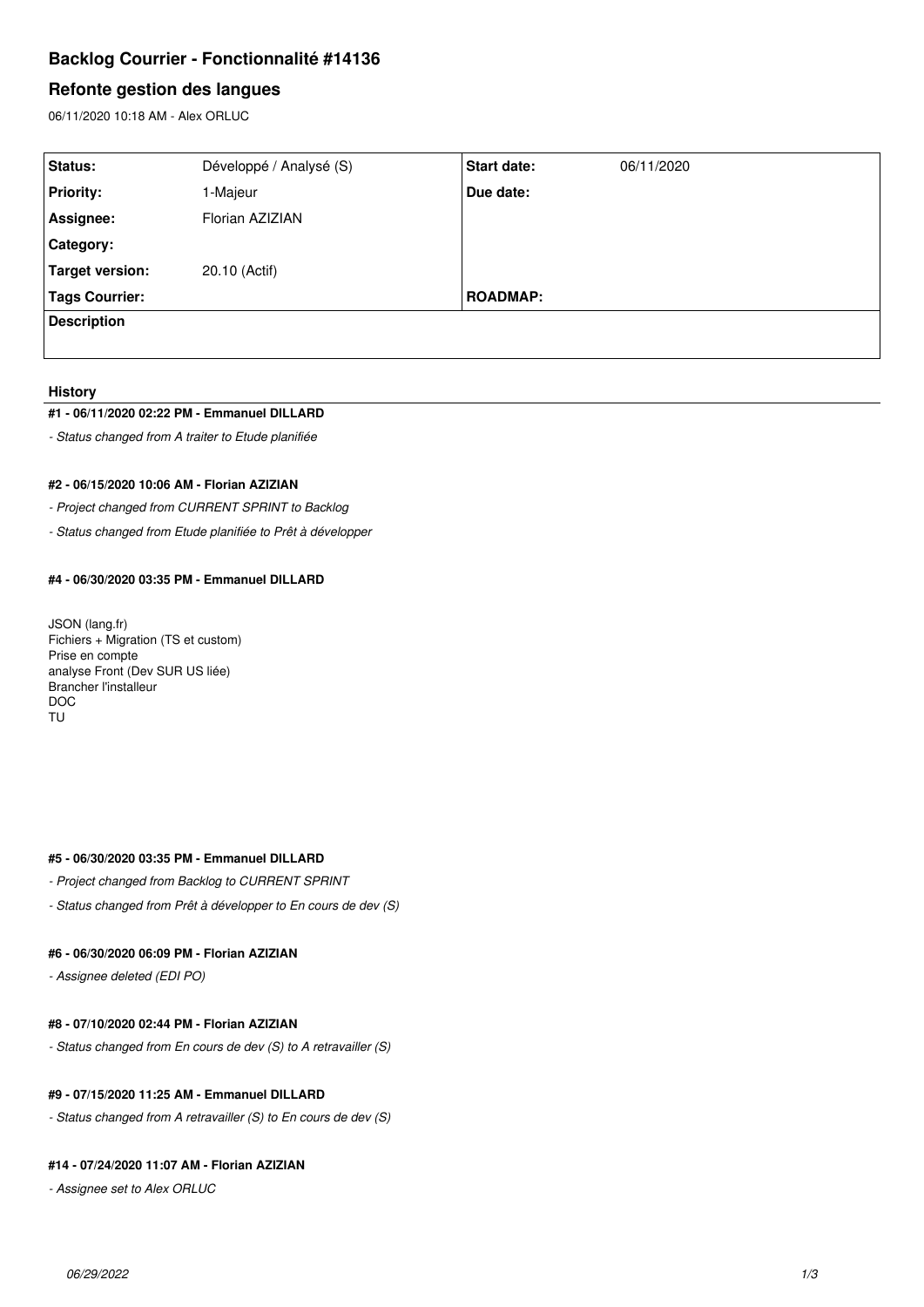# **#16 - 07/24/2020 11:09 AM - Alex ORLUC**

*- Assignee deleted (Alex ORLUC)*

#### **#17 - 07/24/2020 12:34 PM - Florian AZIZIAN**

*- Assignee set to Alex ORLUC*

#### **#18 - 07/27/2020 09:02 AM - Alex ORLUC**

*- Assignee deleted (Alex ORLUC)*

## **#19 - 07/27/2020 05:18 PM - Florian AZIZIAN**

*- Status changed from En cours de dev (S) to A retravailler (S)*

# **#20 - 07/28/2020 02:58 PM - Emmanuel DILLARD**

*- Status changed from A retravailler (S) to En cours de dev (S)*

#### **#23 - 07/28/2020 04:23 PM - Florian AZIZIAN**

*- Assignee set to Florian AZIZIAN*

#### **#24 - 07/28/2020 04:23 PM - Florian AZIZIAN**

*- Assignee deleted (Florian AZIZIAN)*

#### **#25 - 07/29/2020 03:05 PM - Alex ORLUC**

*- Assignee set to Alex ORLUC*

## **#27 - 08/06/2020 05:36 PM - Florian AZIZIAN**

{{(\s\*)lang.([a-zA-Z0-9\_]*)(\s*)}} replace => {{'lang.\$2' | translate}}

{{(\s\*)this.lang.([a-zA-Z0-9\_]*)(\s*)}} replace => {{'lang.\$2' | translate}}

"(\s\*)this.lang.([a-zA-Z0-9\_]\*)" replace => "this.translate.instant('lang.\$2')"

"(\s\*)lang.([a-zA-Z0-9\_]*)(\s*)" replace => "this.translate.instant('lang.\$2')"

this.lang.([a-zA-Z0-9\_]\*) replace => this.translate.instant('lang.\$1')

 $import(\s*)(\s*)$ lang(\s\*)}(\s\*)from(\s\*)([a-zA-Z'./]\*); replace => import { LANG } from \$6;\nimport { TranslateService } from '@ngx-translate/core';

import(\s\*){(\s\*)TranslateService(\s\*)}(\s\*)from(\s\*) ajout à la main dans le constructor : private translate: TranslateService

 $lang(\s^*)$ [ => remplacement à la main

(\s\*)import(\s\*){(\s\*)LANG(\s\*)}(\s\*)from(\s\*)'([.\/]\*)translate.component';\n replace  $\Rightarrow$  \n

 $lang(\s^*)$ : $(\s^*)$ any $(\s^*)=(\s^*)$ LANG $(\s^*)$ ;\n replace => \n

Remise de lang: any = LANG; Si translate.component